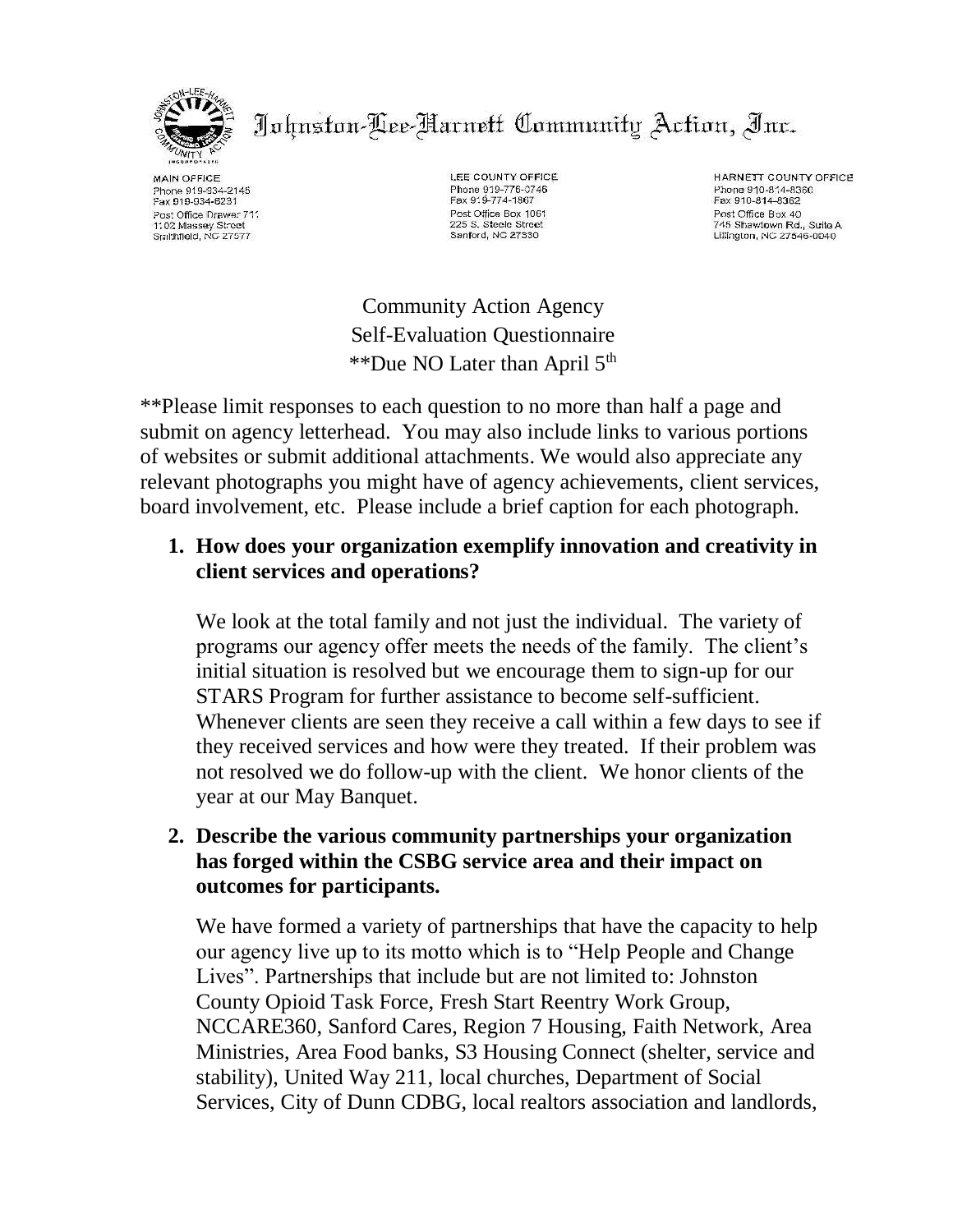chamber of commerce, local health departments, Johnston County Partners,

All of these partnerships were intentionally formed to help bridge the gap between needs and services for clients in our service areas. These partnerships address concerns that we noticed are adversely impacting many of the clients that come into our agency seeking assistance. By working with partners to try to minimize or eliminate the lack of resources in the areas of affordable housing, access to healthcare, Opioid addiction /substance abuse, food stability, information and referrals, emergency assistance and services to ex-offenders, etc,, All of these partnerships have one thing in common and that's breaking down barriers to self-sufficiency and building families, communities and

**3. If client satisfaction surveys have been completed over the past two years, please provide a summary of the results (not individual surveys" from the most recent one. Please indicate how many individuals completed the survey out of total client volume, as well as survey timeframe.**

See Attached Surveys for 2018

**4. Please describe the level of board involvement in your organization. This includes volunteer efforts as well as financial contributions.** The board is very involved in our agency. The majority attends most of the meetings and offers their services in a variety of ways. They sit on the CSBG PAC and the Head Start PAC as representatives of the board and participate in other activities that are designed to enhance the quality and effectiveness of the programs. The fundraising committee seeks ways to raise monies to help pay off the agency's headquarters building and other activities.

## **5. Please describe the fundraising events that your organization has held. How has it helped your agency?**

As stated above, the fundraising committee seeks ways to raise monies to help pay off the agency's headquarters building. The chair of that committee and the other members has held:

- a. Raffled off a donated grill
- b. We have a buy a brick project whereas when 10 bricks are sold, they are then laid in a designated brick garden that surrounds the flag.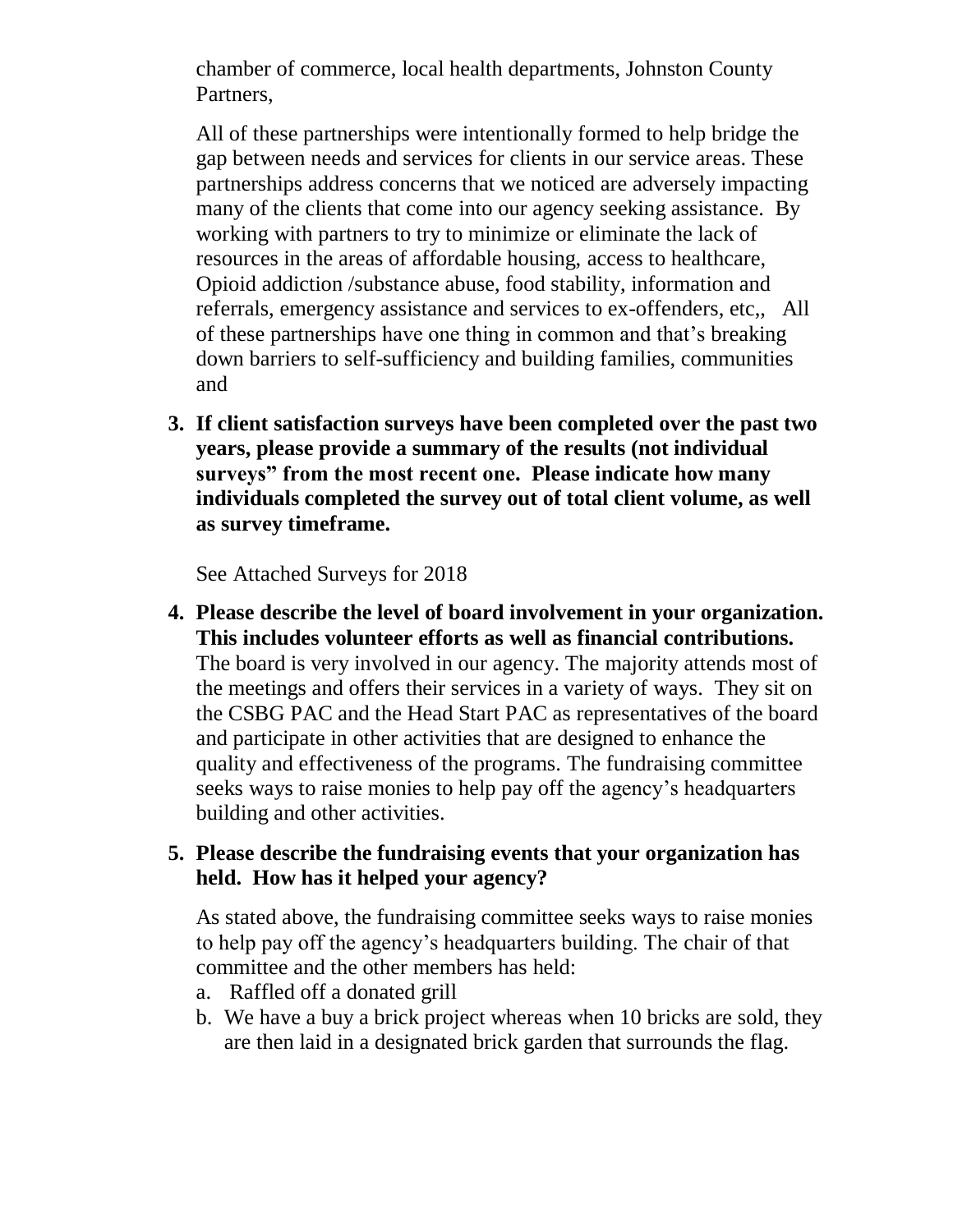- c. Raffled off cash prize. The  $1<sup>st</sup>$  place winner was a member of the first board of directors for the agency and he donated the money back to the agency
- d. Silent Auction
- e. 50/50 Raffle

 The funds have all gone toward helping meet the financial obligations associated with repaying the loan for the agency's headquarters building.

### **6. Does your agency receive support from businesses/the private sector? If yes, please provide the name of these businesses and a brief description of how their support strengthens client services.**

We receive support from several businesses by sponsoring our banquet and cash donations.

- a. PNC Bank
- b. First Citizens Bank
- c. NAACP
- d. Currin Family
- e. Bishop Frank Taylor
- f. Towns in the three counties, etc.
- g. Q. K. Wall

Churches give us support to assist clients during a crisis.

- a. First Presbyterian in Smithfield
- b. First Baptist in Smithfield
- c. Centenary Methodist Church
- d. Princeton Church of God
- e. United Faith Christian Church Selma
- f. Lillington Baptist
- g. Lillington Presbyterian
- h. Summerville Presbyterian
- i. Memorial Baptist
- j. St. Luke Presbyterian– Sanford
- k. Barbecue Church Harnett County
- l. Michener Memorial

We receive in-kind support from the three counties for space.

- a. County of Lee
- b. County of Harnett
- c. Town of Selma
- d. BB&T Bank
- e. Playmate Childcare Development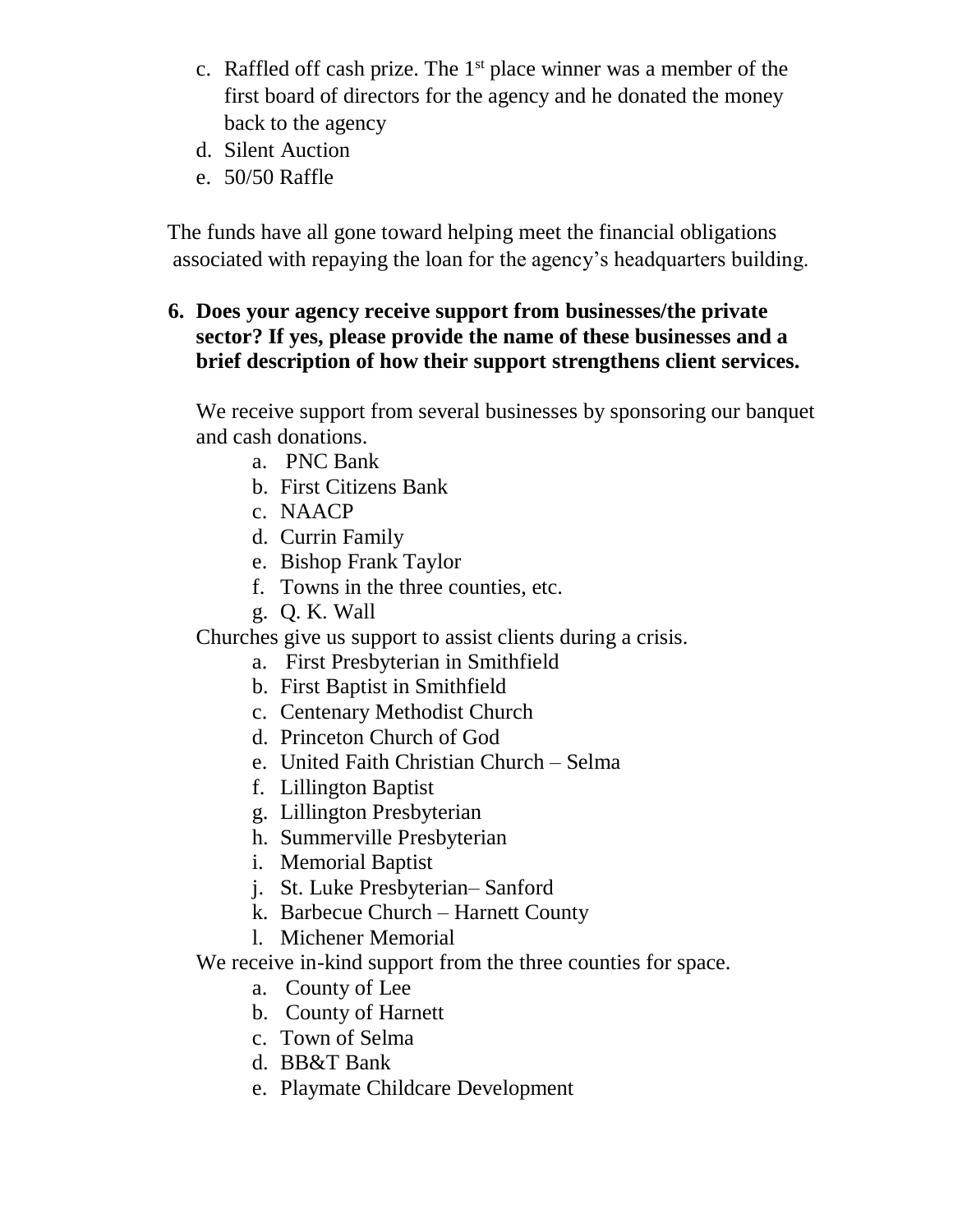- f. County of Johnston
- g. Town of Benson

# **7. Has your agency applied for and received any grants to help provide client services? If so, which services?**

Yes, we applied and received grant funds to provide emergency assistance to people in our service area who are in crisis and who meet the eligibility criteria set forth by the funder. This creates opportunities to reach those persons who after the resolution of the crisis situation may then be enrolled in the CSBG STARS Program.

### **8. What changes has your agency implemented over the past two years to provide better services and improve agency operations and sustainability?**

The customer satisfaction survey was implemented to gauge how clients perceived our agency, staff and the scope of services. We are constantly seeking additional funds to both enhance and create opportunities to improve agency operations and sustainability. Data from this survey is compiled and analyzed which will help serve as a measuring tool to gauge our strength and weakness whether real or perceived.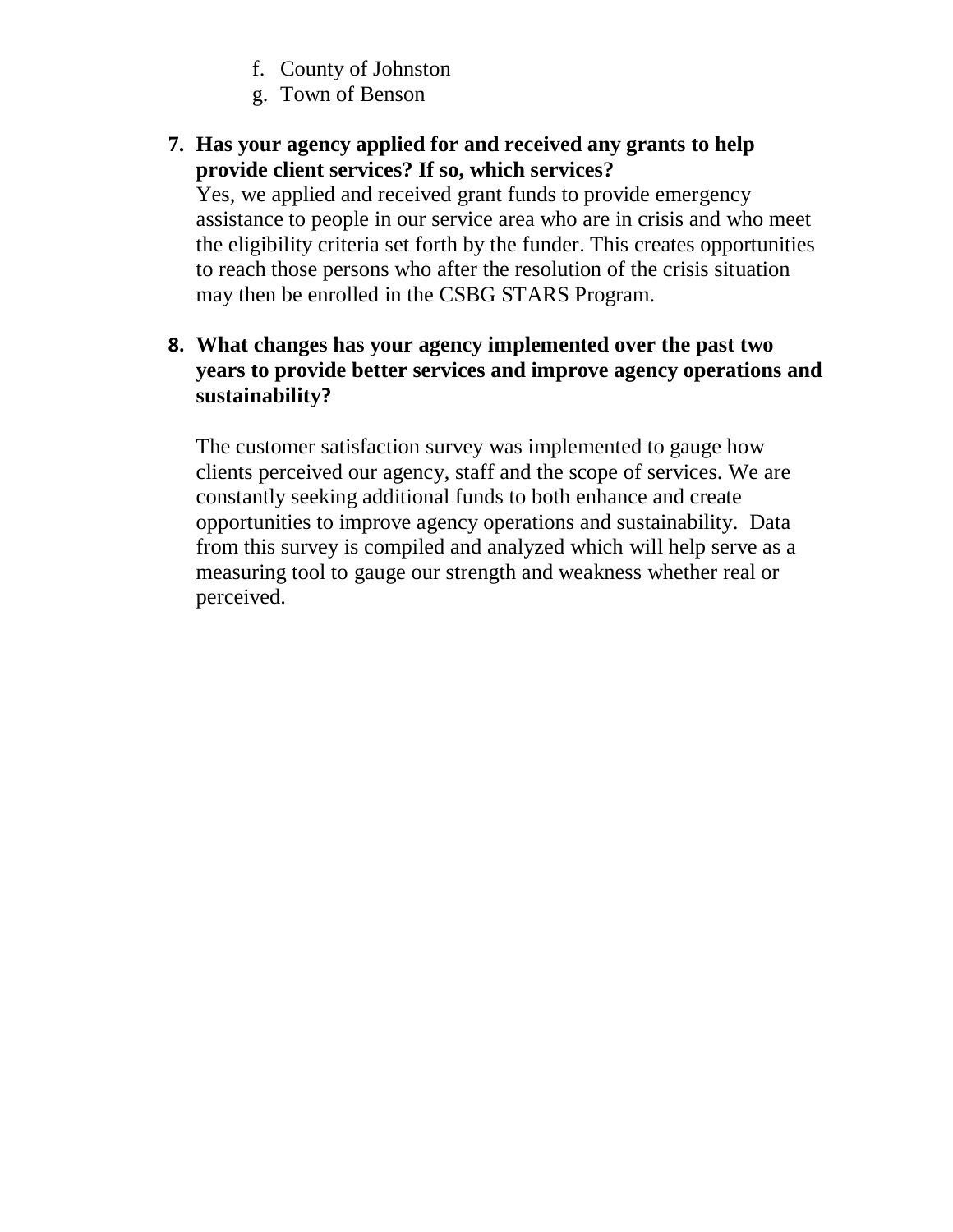

Brandy Boahn received the Lonnie Burton Award at the 2018 Southeastern Association of Community Action Agencies Conference. (SEACAA ) Brandy was also named the 2018 Harnett County Super STARS of the Year



CSBG Stars Counselor, Tanisha teaching a Financial Literacy Class



Representatives from the Alpha Kappa Alpha and Zeta Phi Beta Sorority's made a donation of food gift cards to the agency. They